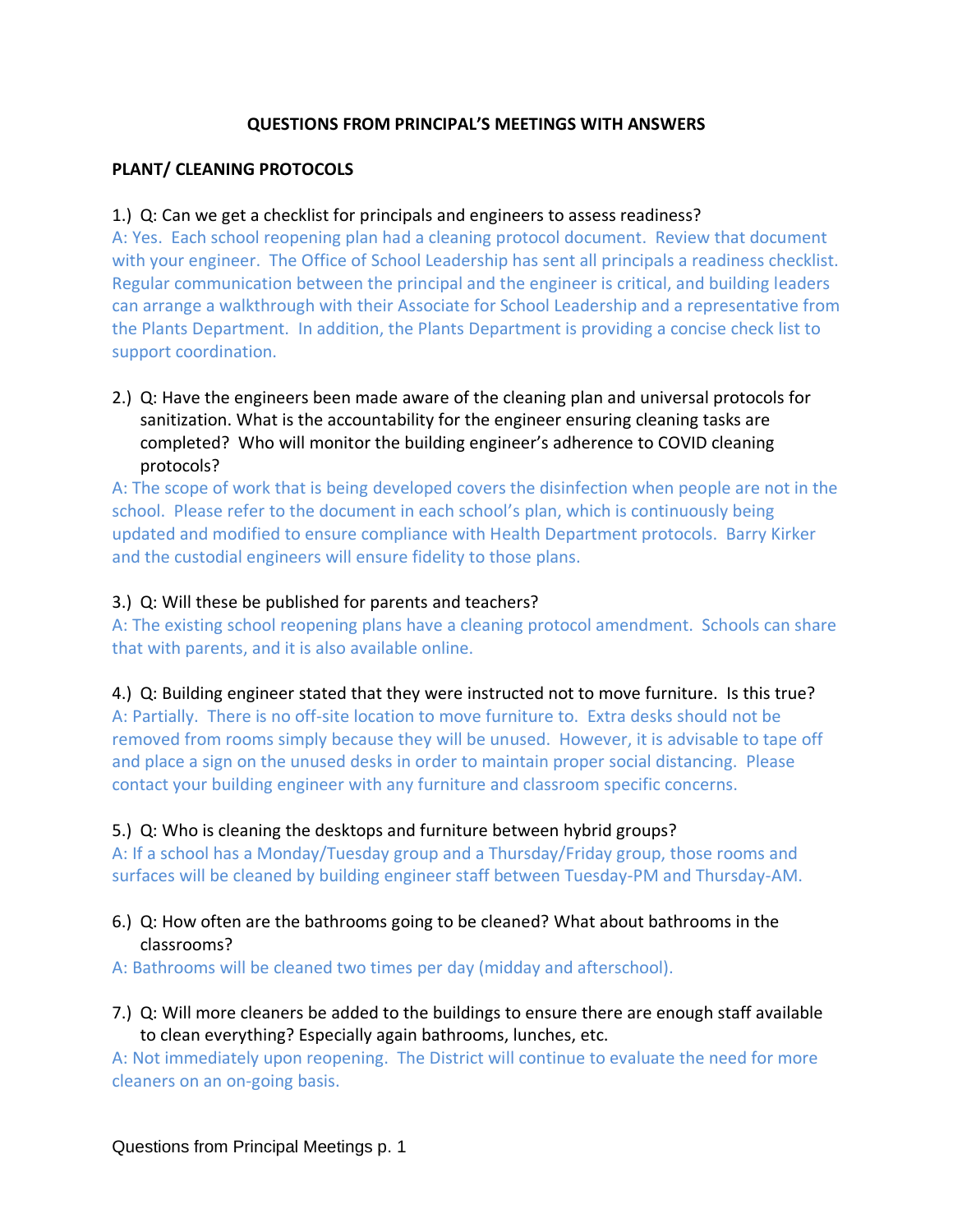#### 8.) Q: Who is responsible for cleaning the shared space between teachers using the same equipment, computer, IWB pen, desk, etc., between classes?

A: It is advisable for teachers that share work space to have their own items in the classroom. If there is a need to utilize common equipment, teachers can use the sanitizing wipes that have been provided to wipe down the items, similar to the way that sanitizing wipes are used to wipe down carts in grocery stores.

9.) Q: How are we cleaning Wednesday with kids and staff in the building? What are the exposure risks of having teachers and students (even in small numbers) while "deep cleaning" takes place?

A: Cleaning with students and staff in the building is doable and workable. The things that can be wiped can be taken care of with a person in the room. Substantial cleaning will occur at night. Cleaning will be coordinated to avoid students and staff who are in-person.

10.) Q: Can you address the toxicity of the chemicals used with the electrostatic machines? We were planning to do breakfast in the classroom, can students eat at the desks that have been sprayed with these chemicals?

A: Yes. It is ok to eat on surfaces that have been disinfected by the electrostatic sprayer, given that the prescribed contact time has been observed, and the chemical is dry. Our Director of Health and Safety has confirmed this through our supplier and the product manufacturer. In the dry stage it has run its course and is not toxic to humans. It is used in its diluted form in the sprayer and mop buckets. Spectrum is not to be used on food preparation areas.

# 11.) Q: Can children safely eat off a desk that has been wiped down with the OXYvirus TB Wipes?

A: Yes. It is safe to eat off a desk that has been wiped with OXYvirus wipes. This has been confirmed by our Director of Health and Safety through our supplier and the product manufacturer. OXYvirus wipes are the preferred medical wipes that are H202 (peroxide-based) and are in stock for personal use of items that may not be able to be wiped by personnel. e.g., pens, teacher desks, student desks.

# 12.) Q: CDC states that for the hand sanitizer to be effective, has to be at least 70% alcohol. The sanitizer distributed by the district is only 67%. Will we be getting sanitizer with 70% alcohol?

A: No. The CDC requires hand sanitizer to be 60% ethyl alcohol-based, and all our hand sanitizer is at least 62%. Rooms without dispensers will have a pump bottle. The conversion of all dispensers to ethyl alcohol-based sanitizer is nearly complete.

13.) Q: So, is it the recommendation to NOT eat in classrooms and use the cafeteria? A: Age and behavior may require eating in the classroom. The electrostatic spray will not prohibit eating in the classroom. There will not be cleaning staff deployed to clean up after food is consumed at desks. We want to stay in the same controls we have during regular school.

# **PLANT/ EQUIPPING**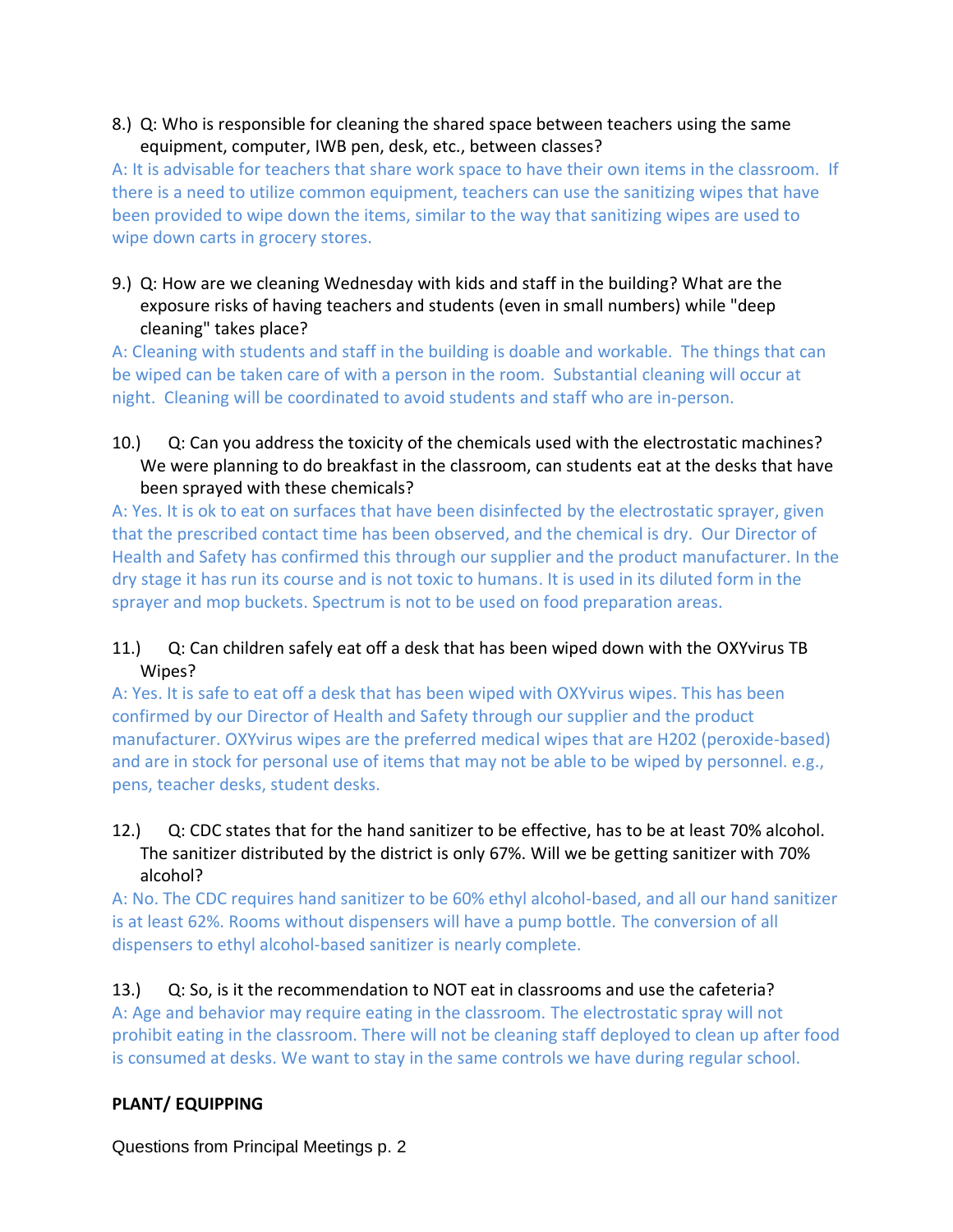## 14.) Q: Will buildings be receiving partitions for classrooms, smaller office spaces, cafeteria serving lines and between sinks in the bathrooms?

A: There are currently no plans for classroom partitions.

## 15.) Q: What is the status on the MERV 11 and 13 filters? When will they be installed?

A: MERV 11 Filters are in stock and are continually being delivered to schools that contain systems capable of handling this types of filters. Barry Kirker has provided engineers with guidance regarding filters, which can also be found in the District reopening plan.

## 16.) Q: Can you put an instrument in to test the filters?

A: We are following the design guidelines set by SED. HVAC log is maintained three times a year. The engineer logging ensures that filters are at full capacity. The air flow is the most important thing and is monitored through the school HVAC control system.

# 17.) Q: Will there be waste bins with lids provided?

A: The waste bins with lids have been delivered to all nurses. We have a separate contract for medical waste.

# 18.) Q: How will students hydrate?

A: Adapters to convert water fountains to bottle fillers are in process; hardware will be picked up on Monday (Jan. 18th). Instructions for covering non-usable fountains are being provided to engineers by the Director of Building Repairs, Samantha Long. Foodservice will provide any water necessary through the cafeteria, as well as sealed cups and bottle filling, until sufficient fountains have been converted.

## 19.) Q: Can students use lockers?

A: Yes, students can use lockers if necessary and following all social distancing requirements.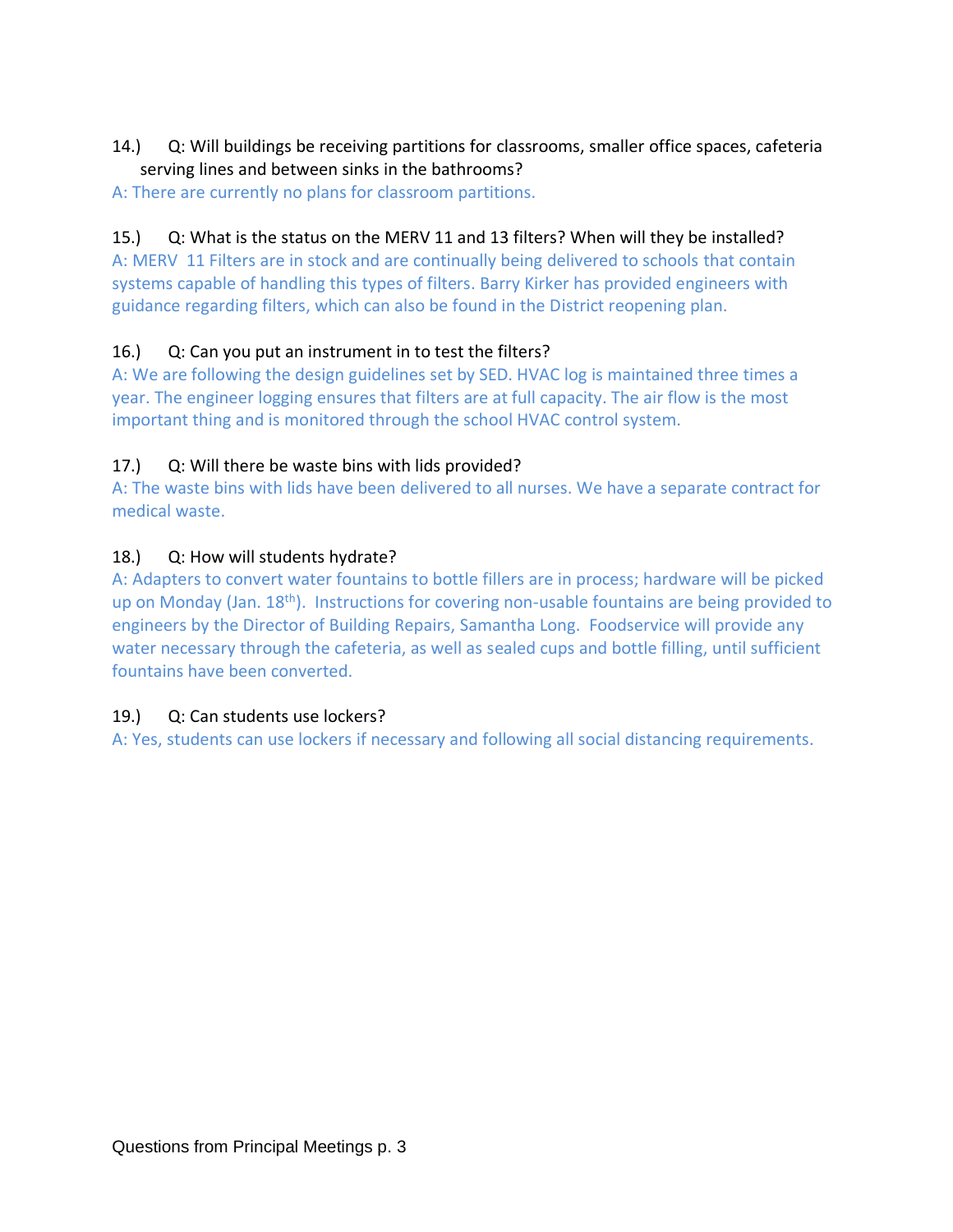## **TRANSPORTATION**

# 20.) Q: What will the early release protocols and methods for documenting parental consent.

A: There is a published Board Regulation on Early Release of Students that will be followed. Schools will receive a form letter to have parents and students sign.

## 21.) Q: Special Ed Student - can yellow bus transportation be arranged for one day per week - senior hybrid model?

A: Yes, but it must be the same day every week, preferably Wednesdays.

#### 22.) Q: What should we do if a parent notifies us that their address has changed? A: For second address busing, parents can complete the form online. The link is on the transportation webpage.

[https://secure.na1.echosign.com/public/esignWidget?wid=CBFCIBAA3AAABLblqZhB4WTClHblG](https://secure.na1.echosign.com/public/esignWidget?wid=CBFCIBAA3AAABLblqZhB4WTClHblGfTGep7vyfczAWQkqj2rEBWUsKJnSHIVwbrLX3HIijyaWUyLau3WFhaA*) [fTGep7vyfczAWQkqj2rEBWUsKJnSHIVwbrLX3HIijyaWUyLau3WFhaA\\*](https://secure.na1.echosign.com/public/esignWidget?wid=CBFCIBAA3AAABLblqZhB4WTClHblGfTGep7vyfczAWQkqj2rEBWUsKJnSHIVwbrLX3HIijyaWUyLau3WFhaA*)

# 23.) Q: What transportation sanitizing protocols should we explain to parents?

A: The Transportation Department is mailing letters for both First Student and Metro. A copy will also be shared with building principals so they are aware.

24.) Q: How will transportation or first students be notified that a student that rode the bus to school and tested positive for COVID? The bus will need to be disinfected. The child sitting in the seat on the next run should be notified too.

A: The ECDOH will advise the District on contact tracing and who needs to be informed of possible exposure.

# **BUILDING CAPACITY**

25.) Q: With our phase in plan, we were able to plan for lunch and prep. With PK-2 back we can't handle that.

A: Lunch and preps would be handled similarly to normal brick and mortar. Encore teachers and teacher aides and assistants should handle preps and lunches and practice social distancing. Please consult with your Associate Superintendent for School Leadership (ASL) for specific cases.

# 26.) Q: How will we have the space for students 5 days then offer hybrid?

A: School teams will need to revisit Cannon Design worksheets and work with their individual ASL. Keep in mind that some families will decide to have their children remain in virtual instruction.

27.) Q: Is the Cannon Design Capacity Planning tool still relevant if we are bringing in all seniors and all staff?

## A: Yes, it is.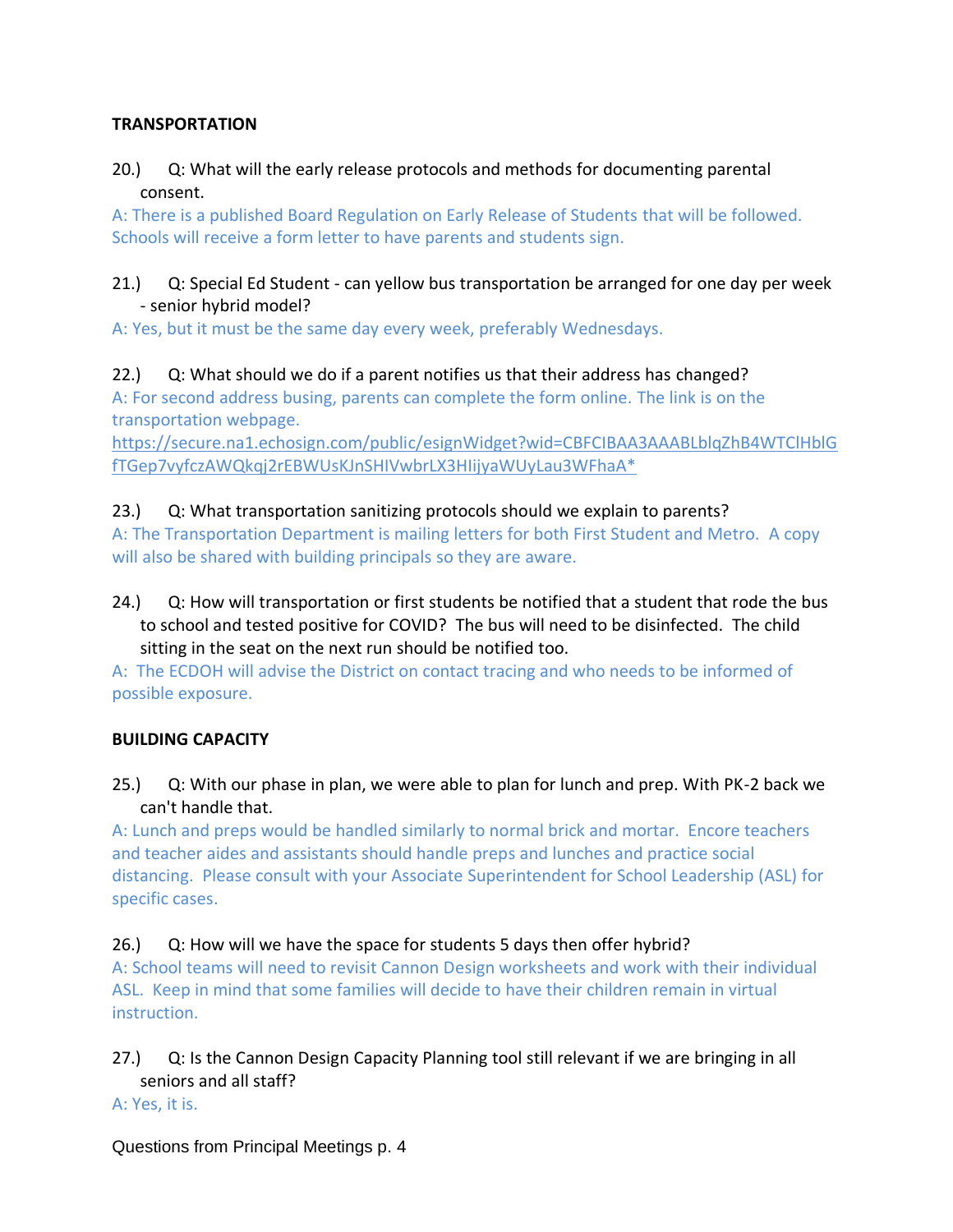- 28.) Q: The checklist suggested we schedule staff to allow them in the building to set up. Do we need to adhere to the 25% capacity restriction?
- A: Yes, at this time we ask that you still adhere to the capacity restriction.
- 29.) Q: What are we to do when our classrooms are not large enough to hold 50% of the students? We do not have room to expand into other classrooms.

A: Schools must first determine exactly how many students in each homeroom will be returning to brick and mortar. Principals can then refer to the Cannon Design layout to reallocate rooms and discuss solutions with their ASL.

30.) Q: In the guidance, students are supposed to be facing the same direction in the classroom. Is that still the case, or has that been changed?

A: As much as possible, aligning students facing forward in the hexagonal pattern is the best template for maximizing social distancing and minimizing droplet spread.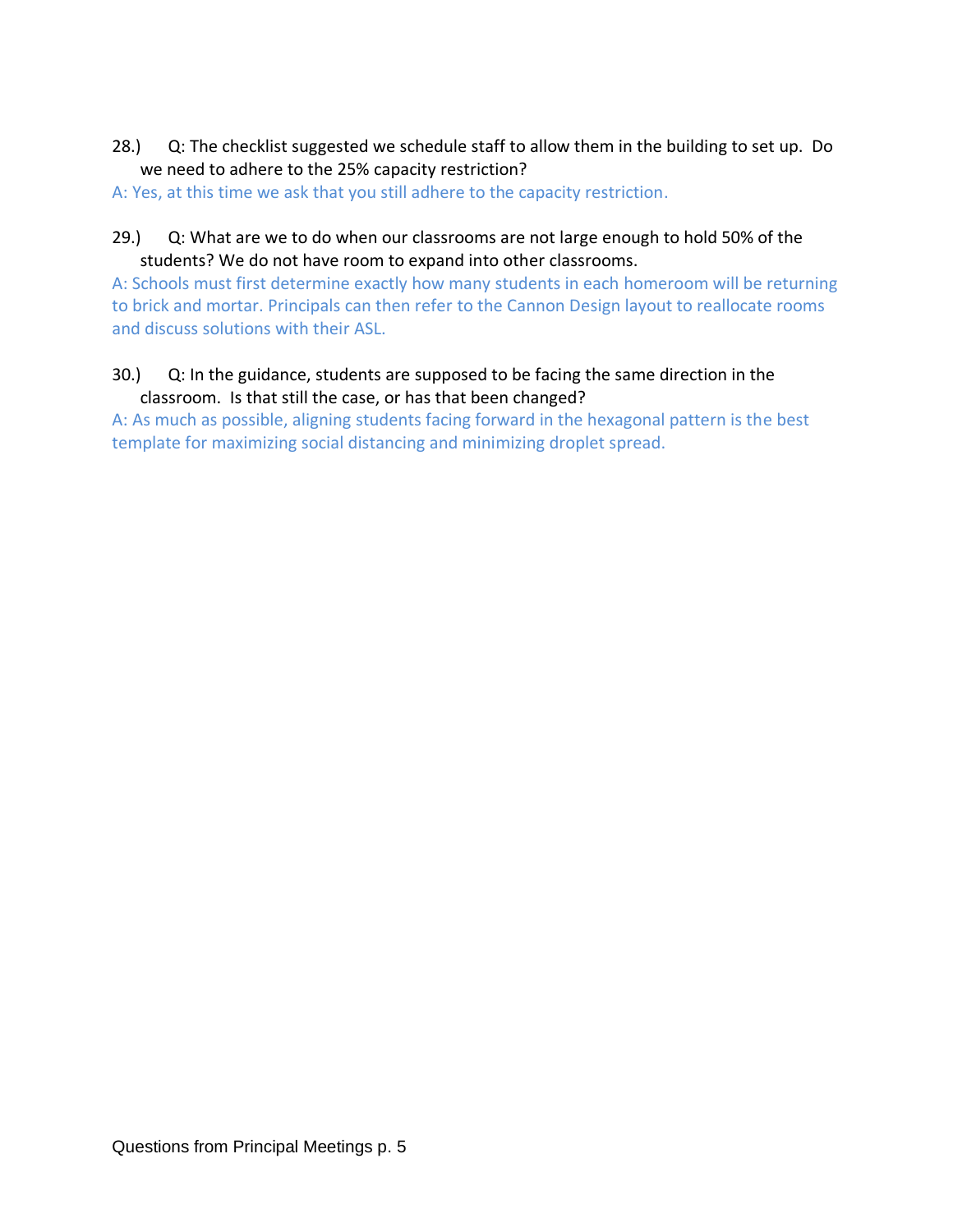## **SCANNERS**

## 31.) Q: When will we receive training for the temperature scanners we received at the building?

A: Yvette Gordon will be setting up training with the vendor. Training videos will be provided by the vendor to the District and distributed to the building administrative teams over the next few days.

## 32.) Q: How many students per minute can you process in the scanners?

A: The scanners can handle up to 20 people at a time going through at regular traffic flow, although we will not be doing that because of social distancing requirements. It is not a staggered, stop, one at a time scanner.

# 33.) Q: My engineer says that an electrician needs to install the thermal scanners. Is that accurate?

A: An electrician is not necessary.

34.) Q: Is there a height requirement for the scanners? I just thought of it, with our PK, K's. This might not be simply walking by.

A: Height does not matter.

35.) Q: Teachers come in before the kids. Who would be monitoring the scanners before the workday?

A: We may be able to modify the nurses' work schedules so that they come in earlier and leave earlier. If not, teachers can return to the scanner when someone is there to monitor.

## **TESTING**

# 36.) Q: How will we provide tests to the buildings?

A: We are using the Erie County LSL number. We let the State know how many students are returning to the building, and they tell the county how many tests they need. We will pick the tests up and store them in City Hall. A schedule will be developed for next week (week of January  $18<sup>th</sup>$ ). The tests will be picked up by schools at City Hall.

## 37.) Q: Who will be giving the test and what tests will we use?

A: The nurse will use BinaxNOW Rapid Testing.

# 38.) Q: Who will be administering the tests at the School?

A: The school nurses will be conducting the tests in the school building.

# 39.) Q: Where will buildings administer the tests?

A: The District will have uniform procedures, but the buildings will have discretion in operationalizing the testing. In most cases the testing will occur in the nurse's office.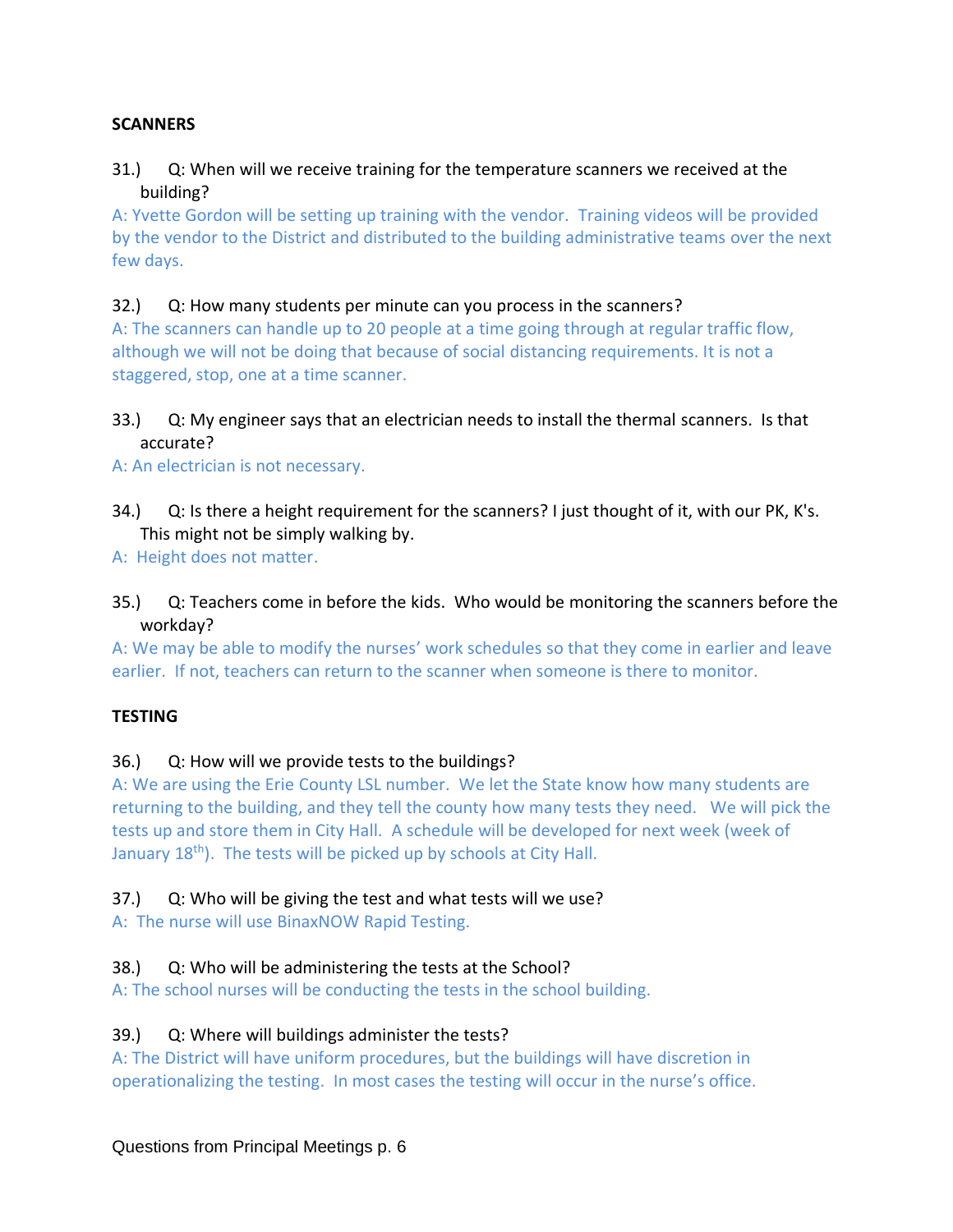## 40.) Q: Is there a breakdown of 20% for students/staff? Can/will it end up being 15% staff 5% student, or how will that work?

A: A random sampling of 20% of in-person students AND staff must be tested, at a minimum of 10% bi-weekly over a one-month period. Schools can accept written test results from health care providers if students/staff (if selected) prefer to have their test outside of the school. There is no specific breakdown of percentages of staff/student to reach the 20%.

#### 41.) Q: If there are multiple schools on one campus, will the number tested be based on each school or the total number of students in the building?

A: It is school building-based.

# 42.) Q: Will parents have to OPT IN for their child to be COVID tested? If so, when and how?

A: Yes, a parental consent form will be shared with the schools to send home, and an electronic version will be developed for parents to complete to consent to having their child(ren) tested.

# 43.) Q: Can students return to in-person instruction if the parent does not give consent to test their child?

A: You cannot exclude a student because the parent has not consented; another child will have to be tested if we do not have a completed consent form. We need clear and specific consent.

# 44.) Q: Will the staff be able refuse to get tested as the students are?

A: Yes, the District is hopeful it can reach the 20% threshold with volunteers only at this point.

## 45.) Q: What happens if we do not get the 20%?

A: The Erie County Department of Health (ECDOH) will inform us of what will occur. We will work to reach 20% in each building.

# 46.) Q: When will District testing procedures be shared with parents? This is a major concern when making the decision to return. Can we create a form letter for the testing, so we do not have to call? Is that appropriate? When will we determine if we have enough students to consent to testing?

A: When a student or staff member has been randomly identified for testing, a letter will be provided to inform them of the need for testing and the date that testing will be done. Staff and students also have the option of being tested by a healthcare provider and providing the testing results to the District.

# 47.) Q: What are the procedures and protocols for disseminating COVID-19 Testing?

A: Administrators do not necessarily need to be the staff member who picks up the test. The tests are packaged in small boxes of 40. Schools will be asked to begin collecting test kits the week of 1/18/21. Each school will need to secure the kits received. The staff obtaining the kits will call the nurse at City Hall upon arrival (number to be provided), and the kits will be brought out the car and given to the staff member, who will immediately report back to the school to secure the kits.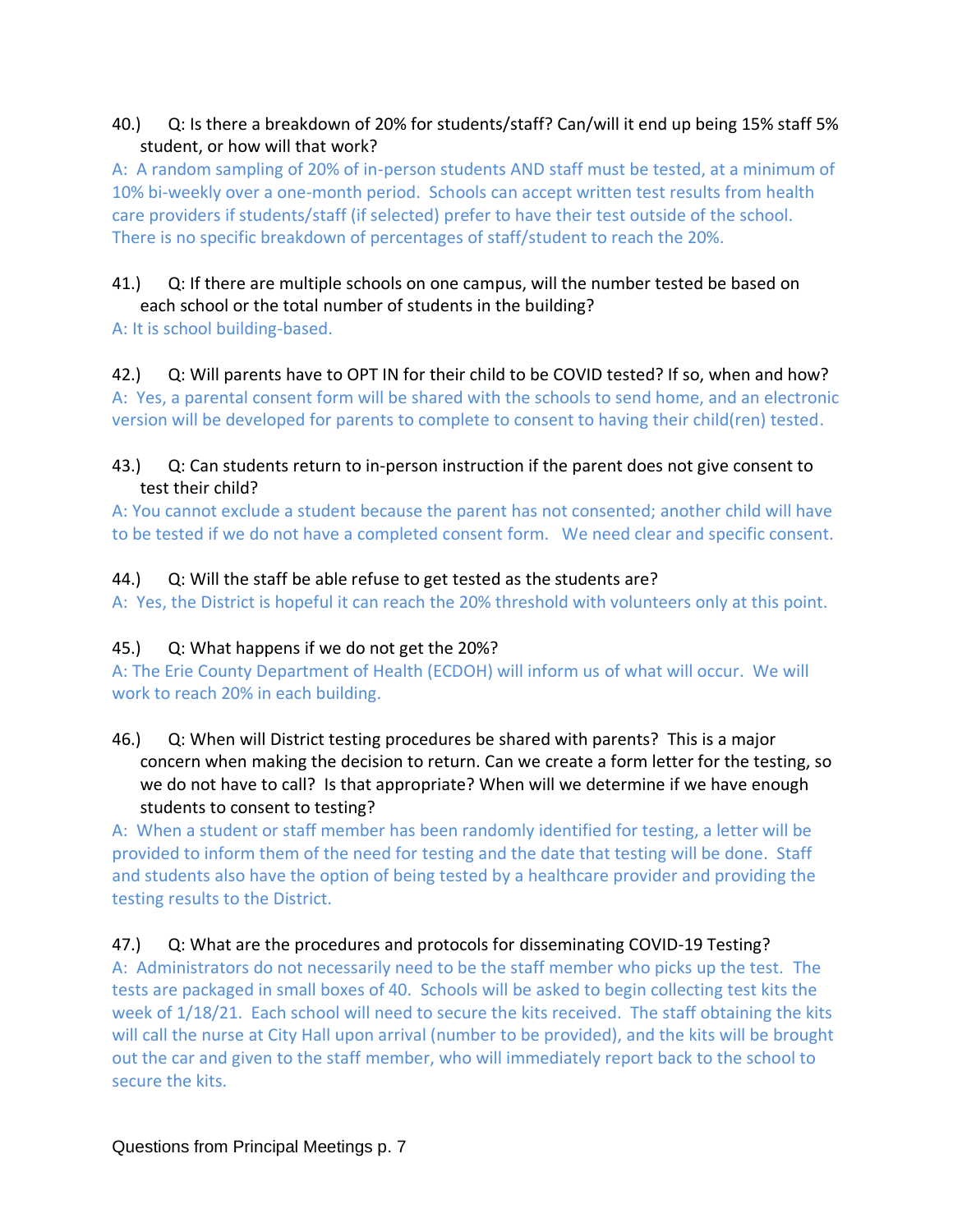- 48.) Q: How many nurses will be assigned to assist with screening of temperatures flash symptoms, completing covetous, and attending to routine Medical duties?
- A: The nurse allotment that schools currently have will continue.
- 49.) Q: Will nurses come in prior to student entry to test teachers first so that teachers can be in classrooms ready for students or ready for student entry?

A: If this is a need, the District will make the request. Please share with ASLs if principals would like nurses to start each day 15 minutes early with the understanding that they will then need to leave 15 minutes prior to dismissal.

50.) Q: What is the protocol if a student is identified having symptoms during screening? A: The student will report to the nurse's office for assessment.

- 51.) Q: Can the nurse use a test on a student who presents COVID-19 symptoms and was not tested?
- A: The test is not recommended for that use.
- 52.) Q: Will the school nurse be following-up with families whose kids do not come into school due to sickness to require that they have a COVID test and that it is negative before they are allowed back?

A: If a student is kept home for a cold, headache, or other illness for which symptoms could mirror COVID symptoms, the nurse will contact the family to advise the parents that testing is strongly recommended. Students will be allowed to return to school if they have not had a positive COVID result and/or if their quarantine period has concluded after they have been in contact with someone with COVID.

53.) Q: If a student was found to be positive and was in a classroom with other students, then what happens re: contact tracing communication and quarantine for students and staff that were in the classroom with that student?

A: The Erie County Department of Health will follow up with families and will advise district staff and school leaders of the necessary protocols.

- 54.) Q: What happens when you have two students that have tested positive can students be in the same isolation room until they are picked up?
- A: Yes, as long as social distancing and mask rules are followed.
- 55.) Q: Do we have an anticipated date we (administrators and school nurse) to get training on 20% testing procedures? My school nurse is not aware of the any testing responsibilities.

A: Supplemental is in the process of scheduling virtual trainings. Principals will be advised of when trainings are planned.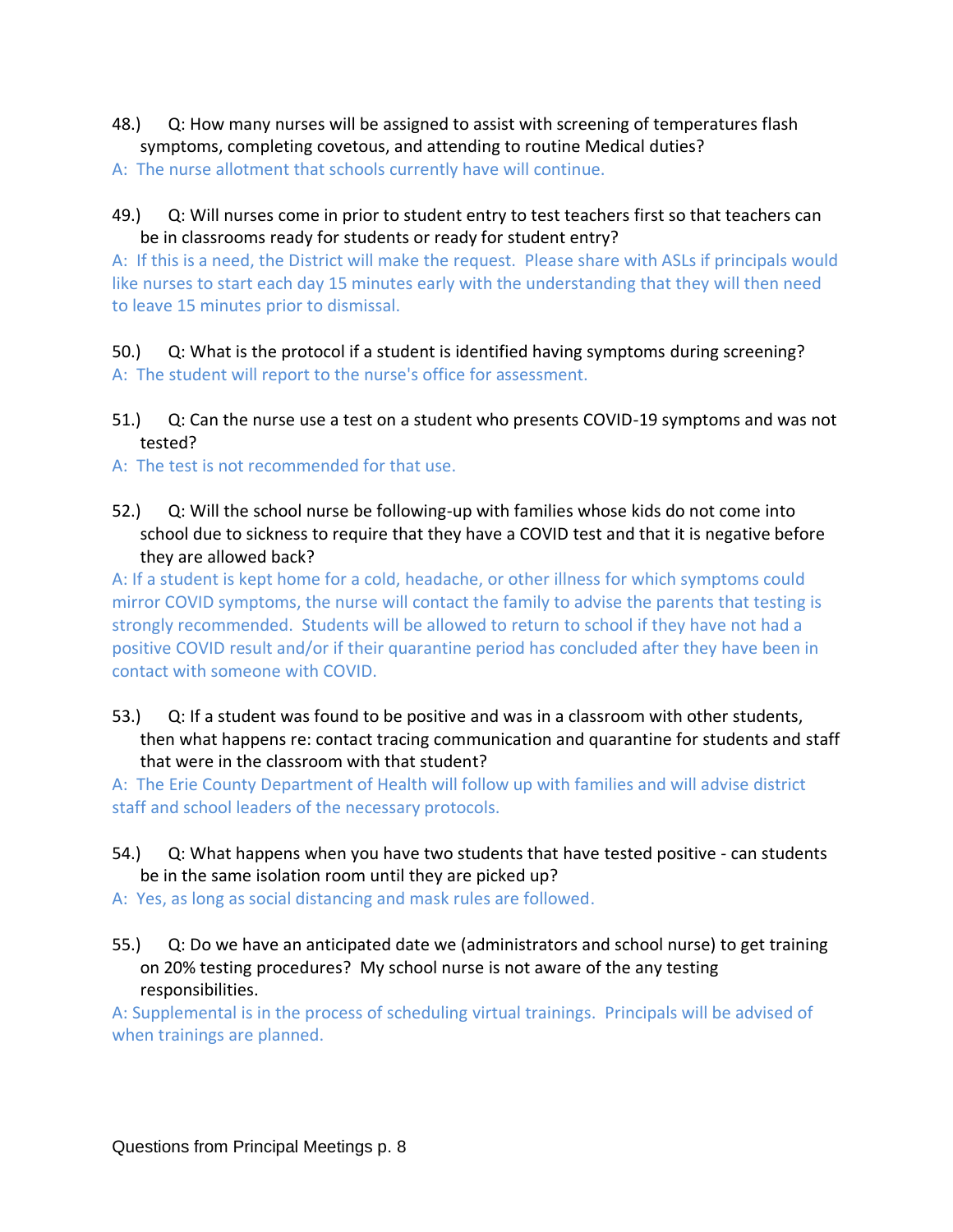- 56.) Q: Will parent consent for COVID-19 testing have an expiration? One consent per test or testing period?
- A: The parental consent does not expire unless the parent revokes consent in writing.

## **ISOLATION ROOM**

57.) Q: Can an Isolation Room protocol be provided to admin?

A: The divisions of SSS and Plant Services will provide a protocol. A detailed flow chart is being created to inform schools of a step-by-step process.

#### 58.) Q: What happens if someone says yes to questions on COVID-19 symptoms (students and staff)?

A: Students and/or staff will need to immediately report to the nurse's office for further assessment.

#### 59.) Q: If a child is in isolation and no one picks them up ... how will they get home?

A: If a parent or approved caregiver is unable to pick up the student, and all other contacts and possibilities have been exhausted, 9-1-1 should be called for medical assistance and follow up. This may result in the child being taken to a medical care facility for assessment and treatment.

## 60.) Q: Who is responsible for escorting and monitoring the students in the isolation area?

A: School Leaders will need to identify staff members to monitor the isolation room. There will be safety protocol training and PPE equipment provided, and assurance that the room identified as the isolation room will be well ventilated and spacious enough for the staff member to maintain the CDC's recommended social distancing guidelines. All persons identified will receive training and PPE equipment according to NYSDOH guidelines to ensure their safety. Supplemental Health Care and the District have ordered PPE equipment for staff who will supervise the isolation room.

## 61.) Q: Are there restrictions in placing a camera in the isolation room to assist in monitoring?

A: This is not advisable. Please consult with your Associate Superintendent for School Leadership (ASL) regarding proper supervision of the isolation room.

#### 62.) Q: Does the supervising individual have to be in the same room with the student or can they supervise the student from the other side of the door looking through a window?

A: It is recommended to use large spaces. Proper supervision of students is our priority at all times; each school will need to ensure this. Consult with your ASL regarding proper supervision.

# 63.) Q: How will the people being assigned duties be trained to perform the tasks required; isolation room, scanning persons entering, dealing with someone that test positive? A: Trainings on safety, confidentiality, and protocols will be conducted virtually. There will be a brief training video on the expectations of what must happen in this room to ensure the safety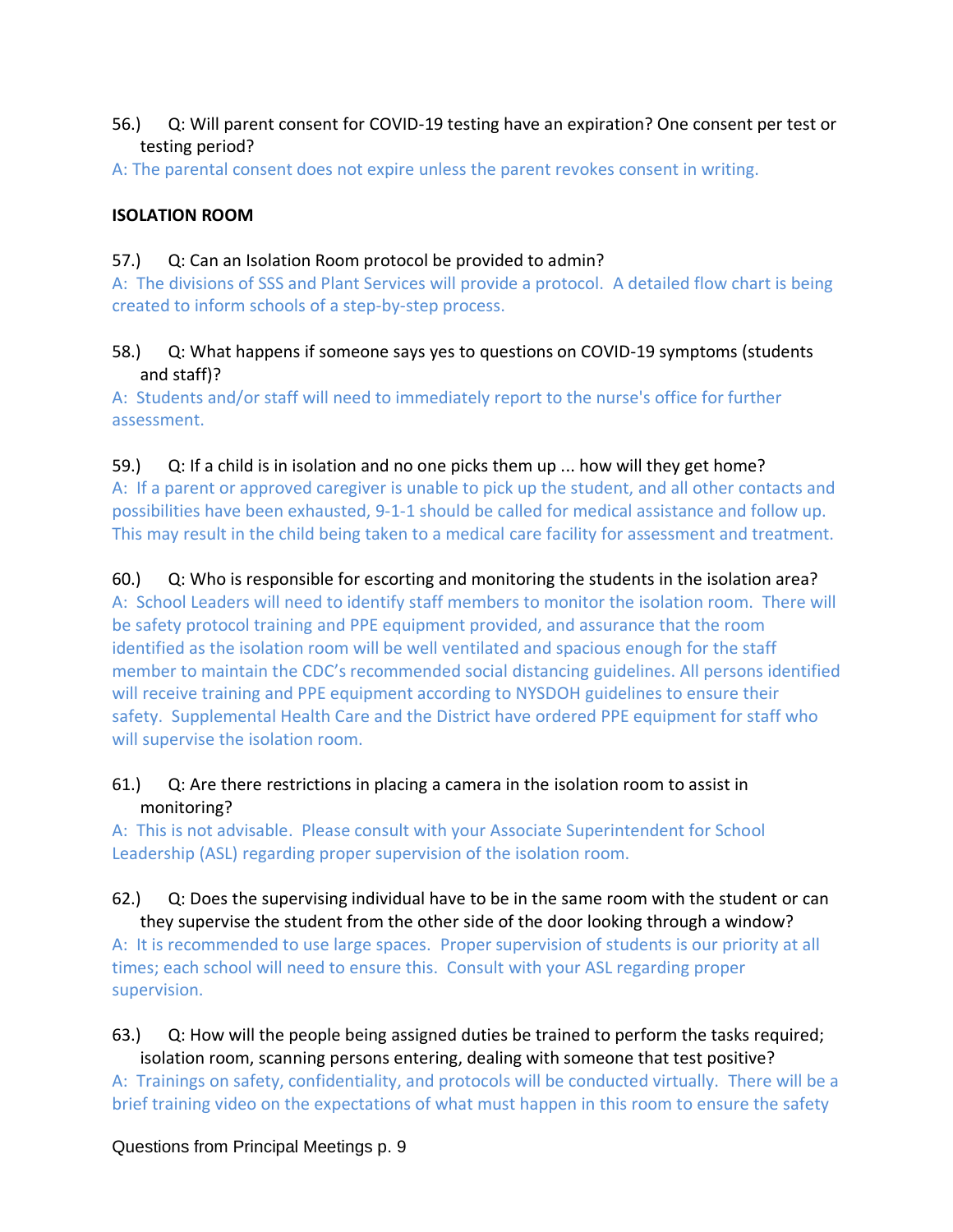of all. Informational packets to be printed in multiple languages will be forwarded to principals via the Weekly Bulletin. These will inform families of quarantine expectations when they come in to pick up students with positive test results.

#### **SCREENER**

64.) Q: Will parents/caregivers have to complete a daily COVID survey? What does that look like?

A: Students and staff will complete the screener. The updated screener is being finalized and will be sent to building administrators.

65.) Q: Can schools create an electronic student health screener for families to complete before school? The NYS guidance document referenced a student version, but I could not locate it.

A: The screener will be available both electronically and on paper. The screener will be updated for both staff and students. Additional information will be forthcoming.

66.) Q: What happens if they do not complete the survey or decline to fill out the COVID Screener.

A: Parents/caregivers will need to be contacted. Parents will receive a reminder of the requirement for completing the screener daily. Schools will need to develop a protocol when a screening form has not been completed for a student.

## 67.) Q: Can we tell families to quarantine before February 1st?

A: No. We cannot tell families to quarantine before February 1<sup>st</sup>. As a school District we do not have that authority.

68.) Q: Doors cannot be opened early during the winter months and parents cannot enter the building?

A: Visitors to the building will be limited as outlined in the original reopening plan.

## 69.) Q: Will there be a designated temp that is a "fever"?

A: According to CDC guidelines, anything above 100.3 is considered a fever.

## 70.) Q: When a student misses instructional days what will be required of the student to return to school? ie a negative COVID-19 test, doctors note?

A: If a student is absent due to a positive case of COVID, the Erie County Department of Health (ECDOH) will inform the family and District of what is required to re-admit the student to school. A letter from ECDOH or their doctor indicating that the student has completed the isolation period is required. If a negative COVID test is a requirement from the ECDOH, then we will receive a copy of same.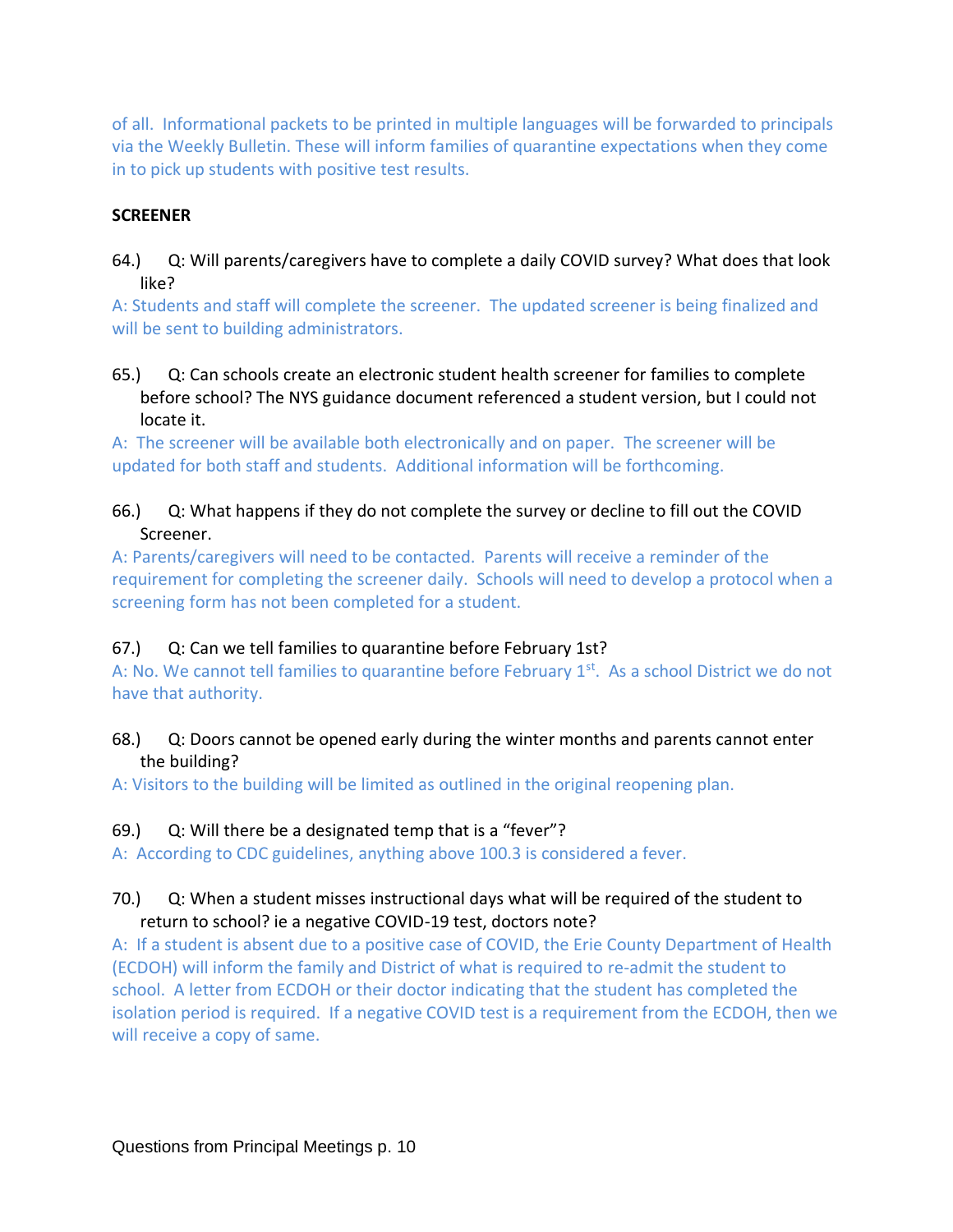#### **MASKS**

71.) Q: Will the district be requiring students who cannot wear a mask to have a district created mask exemption form completed by their physician and on file in their school based medical file? If so, when will this form be shared? I am sure administrators would like to include this form with the "welcome back" letter, so parents have time to get it completed by the doctor and back to the school before the children return.

A: Students who cannot wear a mask due to a documented medical condition may wear a face shield. If the parent refuses for the child to wear any face covering, the child will continue to receive instruction via remote learning.

72.) Q: What is the guidance with students wearing masks and mask breaks, how long, whole group at same time taking a break?

A: Information regarding mask breaks will be shared with school buildings over the next week.

#### 73.) Q: Do we have a requirement for the types of masks students can wear?

A: According to the NYS Department of Health, face-coverings shall include, but are not limited to, cloth masks (e.g., homemade sewn, quick cut, bandana), surgical masks, and N-95 respirators.

74.) Q: What/How is it determined if a child is unable to medically wear a mask? What qualifies as medical condition? anxiety? claustrophobia? asthma?

A: We will honor any official notice on letterhead from a medical professional.

## 75.) Q: How are mask wearing and social distancing violations to be handled from a disciplinary point of view?

A: In the code of conduct addendum, progressive disciplinary measures will happen in a restorative manner, starting with a teacher having a conversation with the student and progressing to a referral to the SST and an administrator. If non-compliance continues, the principal may have the student reassigned to remote learning to ensure the safety of all in the building.

## 76.) Q: Can teachers wear face shields instead of masks?

A: Masks are required, though a shield can accompany the wearing of a mask. There may be special accommodations for some teachers if it is medically recommended or professionally needed to perform their jobs (ex. speech teachers)

## **HUMAN RESOURCES/STAFFING**

77.) Q: Do we have an anticipated date of staff return? A: February 1st.

78.) Q: Will childcare still be accepted as an accommodation? A: No.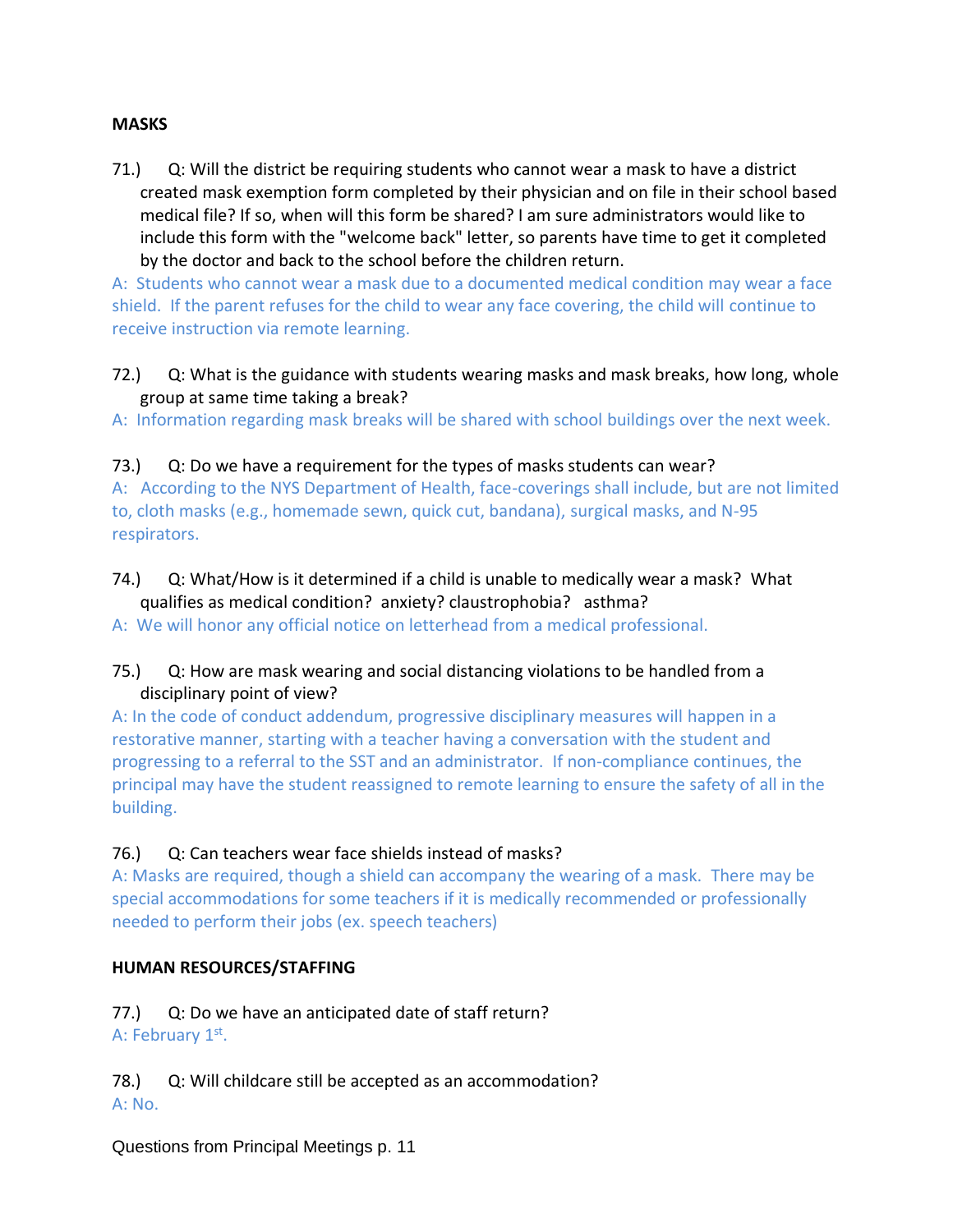79.) Q: When we say all teachers return, what are we doing with the teachers who have requested to remote work due to comorbidity issues alongside COVID-19. will they work from home with a sub in room or will they be using their own sick/personal time?

A: Our goal is to support all teachers in returning by supporting their needs. We are speaking to staff daily and are finding that many requests are reasonable, and some are declining to speak to us because they are all set. HR is including principals in these summary emails so that you have daily updates on the status of your staff. We are working to complete these conversations before 1/25/2021 so that you have definitive information.

#### 80.) Q: There is major concern regarding securing temp teachers or substitutes for teachers that will be granted accommodations. When will we have this information?

A: We are providing daily updates as we speak to teachers. Principals can inquire if teachers are planning to take a leave in order to plan to backfill. We are prepared with subs and temporary teachers to support coverage.

81.) Q: If there are teachers who remain out and are in a pk-2 grade will we be assigned a sub?

A: We will continue to assign subs for absences of 20 days or fewer and assign a temp for absences of more than 20 days.

82.) Q: Is there any way that we can ensure that the substitutes are properly trained on Microsoft-Teams prior to entering the building?

A: Training is scheduled for 800 substitutes on January 22<sup>nd</sup> and 29<sup>th</sup>. We will share the information with the principals. This includes Infinite Campus, Remote Learning, Teams, Schoology, Active Directory and the Code of Conduct. We are opening up PGS to the substitutes to earn local credentials to indicate their competency.

83.) Q: When will we know about Accommodation decision? (Specifically, childcare accommodations) This is challenging at some grade levels with multiple accommodation requests. (HR Question)

A: Lists were sent to principals on December 17th & 18th. Any principals who did not receive their list were asked to email Jamie Warren directly. We are speaking to staff daily and reviewing requests case by case in discussions with staff in order to determine their needs. Principals are included in our summary emails with the staff requests. Thank you for the work of principals in welcoming staff back and supporting their needs. We have found that many staff are requesting reasonable supports. Many are also declining to speak with us because they are all set. Please see attached FAQ developed from conversations with staff.

## 84.) Q: What is HR plan/ support for teachers that must quarantine.

A: Staff who have tested positive or are under a mandatory quarantine will be able to work remotely. Staff are cleared to return with either a negative test or a statement from the Erie County of Health or a physician that they have completed their mandatory quarantine period.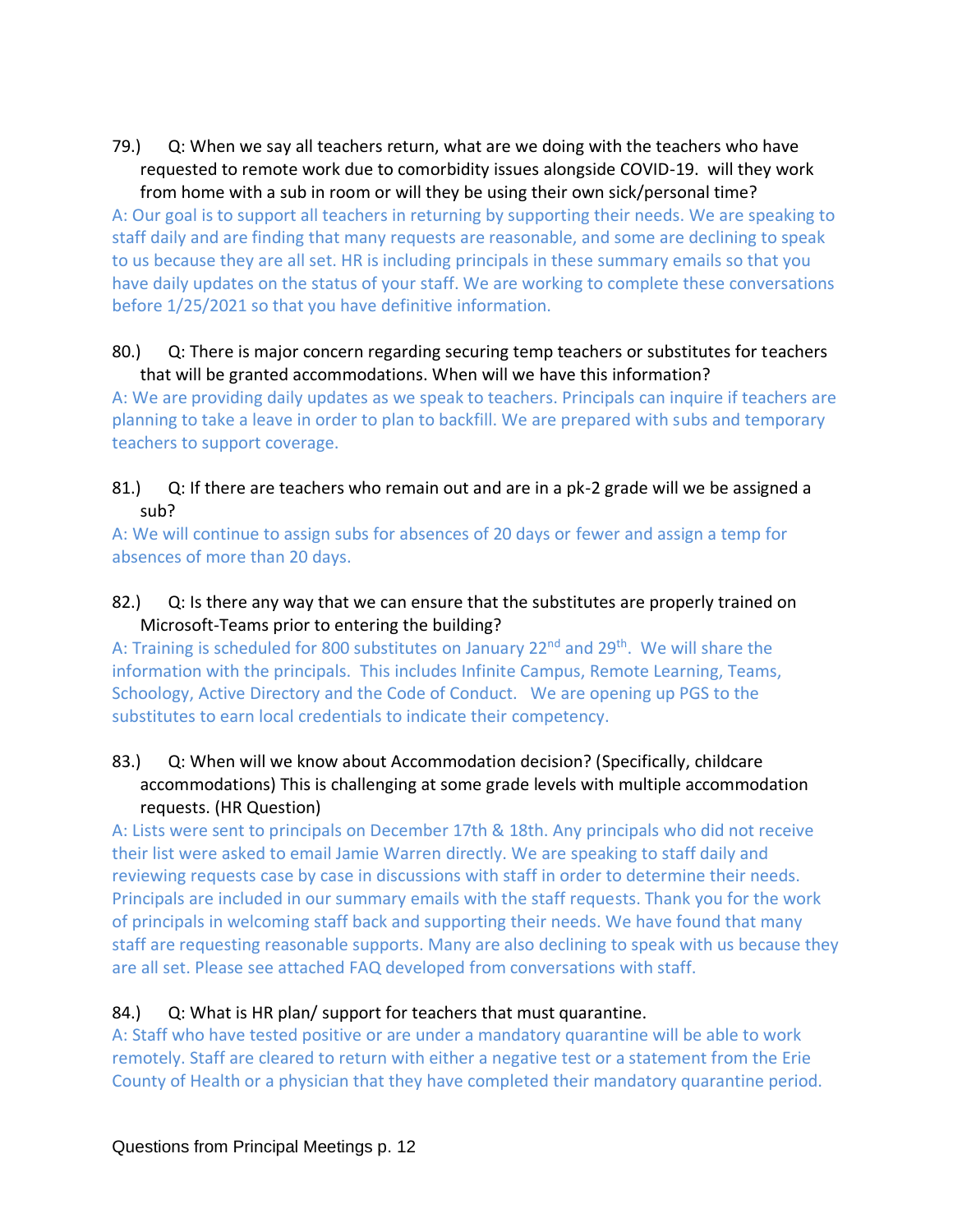## 85.) Q: Can you provide a list of subs that are available to work?

A: An active roster was emailed to all principals in response to this question.

## 86.) Q: Will subs be given laptops?

A: No. The IT department does not have the capacity to give laptops to substitutes.

# **INFORMATION TECHNOLOGY/MATERIALS**

# 87.) Q: Can we get extra devices for each school (to keep on hand, not go home)?

A: Due to the swiftly waning inventory as the result of ongoing replacements for damaged/destroyed devices, the District is unfortunately not able to honor this request. Students will need to bring their devices to and from school via a backpack or school bag. If the device is damaged or not working properly, the device should be brought to School 28 for repair or replacement.

# 88.) Q: Will more web cameras be provided to each teacher so they can maneuver virtual and in-person teaching

A: Principals were provided with and completed a form to identify peripheral technology needs to eventually provide to the schools. The aggregate list of needs, which includes additional cameras, will be presented to the Superintendent for review and final approval for procurement.

# 89.) Q: Will additional charge cords be provided for iPads? They cannot hold a charge for the entire day.

A: As with the cameras, the district will procure additional charge cords once funding for technology peripherals is approved and made available for that purchase. When received, additional charge cords will be provided to the schools. Please encourage students to bring their device to school each the day, fully charged, via a backpack or school bag.

# **SURVEYING**

# 90.) Q: Can a student opt in to in-person instruction and then choose to go remote?

A: Yes. A student can opt-in to in-person instruction and then choose to go remote instead. However, a student cannot decide to remain remote and then choose in-person instruction because it affects staffing decisions and room accommodations.

# 91.) Q: How do we get actual numbers of students returning.

A: There will be an online survey that parents can complete to opt-out of in-person instruction. This information will be shared with building principals regularly through the Office of Shared Accountability.

92.) Q: Is there a close out date for parents to complete the survey? What happens if they do not complete the forms by the 8th?